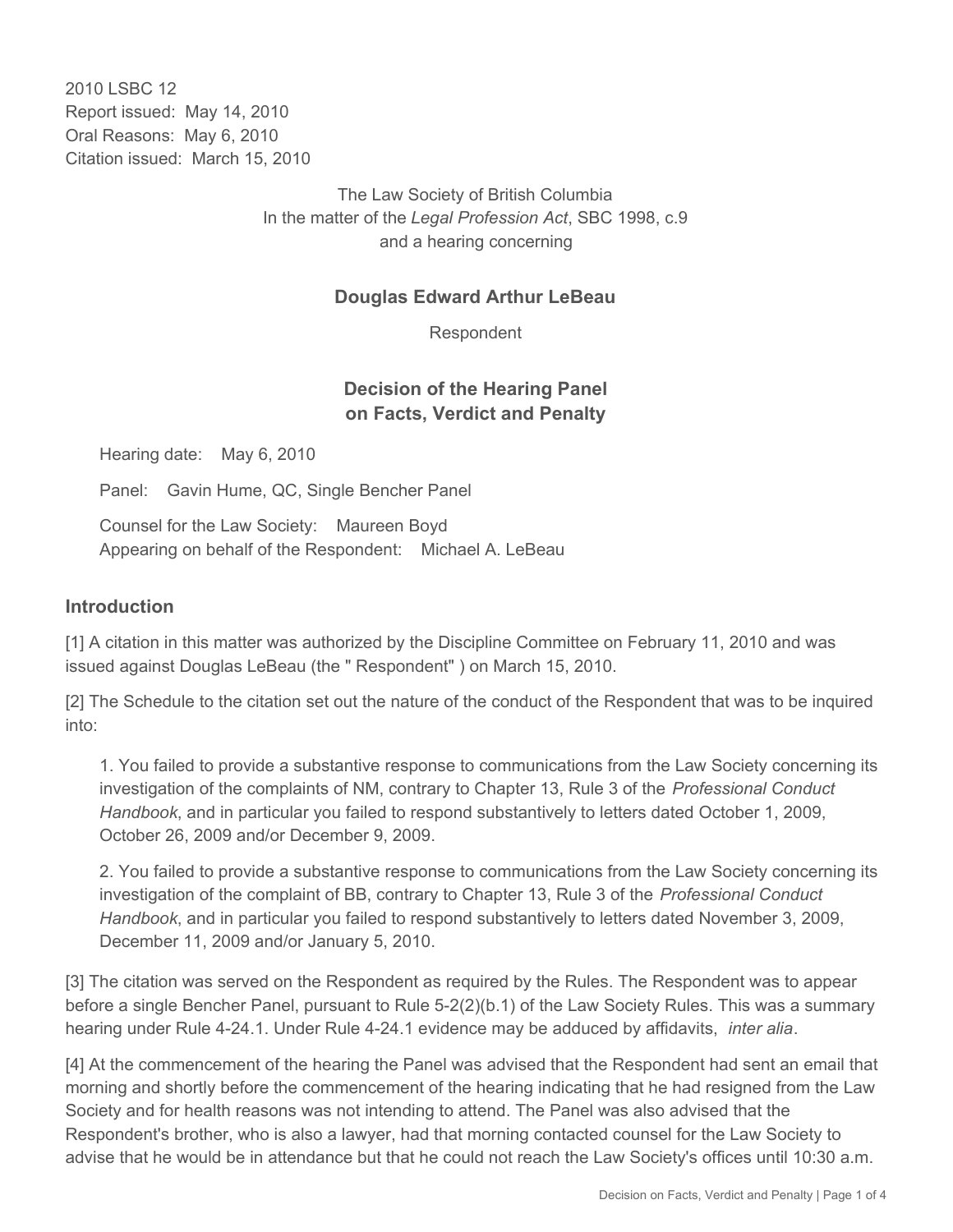As a result, the hearing proceeded for the purposes of marking exhibits, which included the citation, affidavits of service and the affidavits of Karen Mok and Ruth Long, both employed as staff lawyers. The matter was then adjourned to await the arrival of counsel for the Respondent and to permit the Panel to review the affidavit material. The Panel indicated that counsel for the Respondent should be given whatever time was required for purposes of reviewing the above-mentioned material.

[5] At the resumption of the hearing later in the morning, counsel for the Respondent indicated that he had had sufficient time to review the material. As a result the matter proceeded, initially for purposes of dealing with the facts and verdict. At the conclusion of that portion of the hearing, brief oral reasons were given finding that the failure of the Respondent to respond to communications from the Law Society was professional misconduct.

[6] The issue of penalty was then dealt with. At the conclusion of the penalty phase of the hearing, a reprimand was imposed and costs were ordered in the sum of \$1,500, to be paid on or before May 5, 2011. These are the written reasons for those decisions.

# **Background**

[7] Evidence was adduced by way of the affidavits of Karen Mok and Ruth Long. Both are staff lawyers in the Professional Conduct Department of the Law Society of British Columbia and had personal knowledge of the matters dealt with in their affidavits.

[8] In summary, the affidavit evidence established that the Law Society received complaints from two representatives of a chartered bank (the " Bank" ). Those complaints allege that the Respondent was retained by the Bank to prepare and register mortgages on certain properties and that the Respondent had failed to respond to the representatives despite several attempts to contact him to obtain final reports in relation to the activities on behalf of the Bank.

[9] Ms. Mok wrote four letters to the Respondent seeking his response. The evidence also established that the Respondent was aware of at least some of the correspondence and that he was advised by Ms. Mok to respond to the Law Society communications. In addition, in a separate conversation, he was verbally advised that, if he did not respond, the matter would be referred to the Discipline Committee.

[10] In addition, the evidence established that Ms. Long spoke by telephone with the Respondent to advise him of one of the complaints and subsequently also corresponded with the Respondent on several occasions asking for a response to her enquiries.

[11] All of the communications made it clear that a response was requested and necessary. The Respondent did not respond to any of the correspondence or telephone messages. As a result the matter was referred to the Discipline Committee. In addition, the Respondent was personally served with, amongst other things, the affidavits of Karen Mok and Ruth Long and the Brief of Authorities upon which the Law Society was going to rely. This service occurred on March 24, 2010.

[12] The affidavits of Karen Mok and Ruth Long outlined the communications from the Law Society to the Respondent. The authorities provided to the Respondent made it clear that the failure to communicate in response to enquiries from the Law Society could constitute professional misconduct and was a serious matter. The cover letter from the Law Society dated March 24, 2010, which was served upon the Respondent with the affidavits and other material, again discussed the obligation of a lawyer to respond to Law Society communications promptly. Again, no response was received from the Respondent despite the content of the cover letter from the Law Society.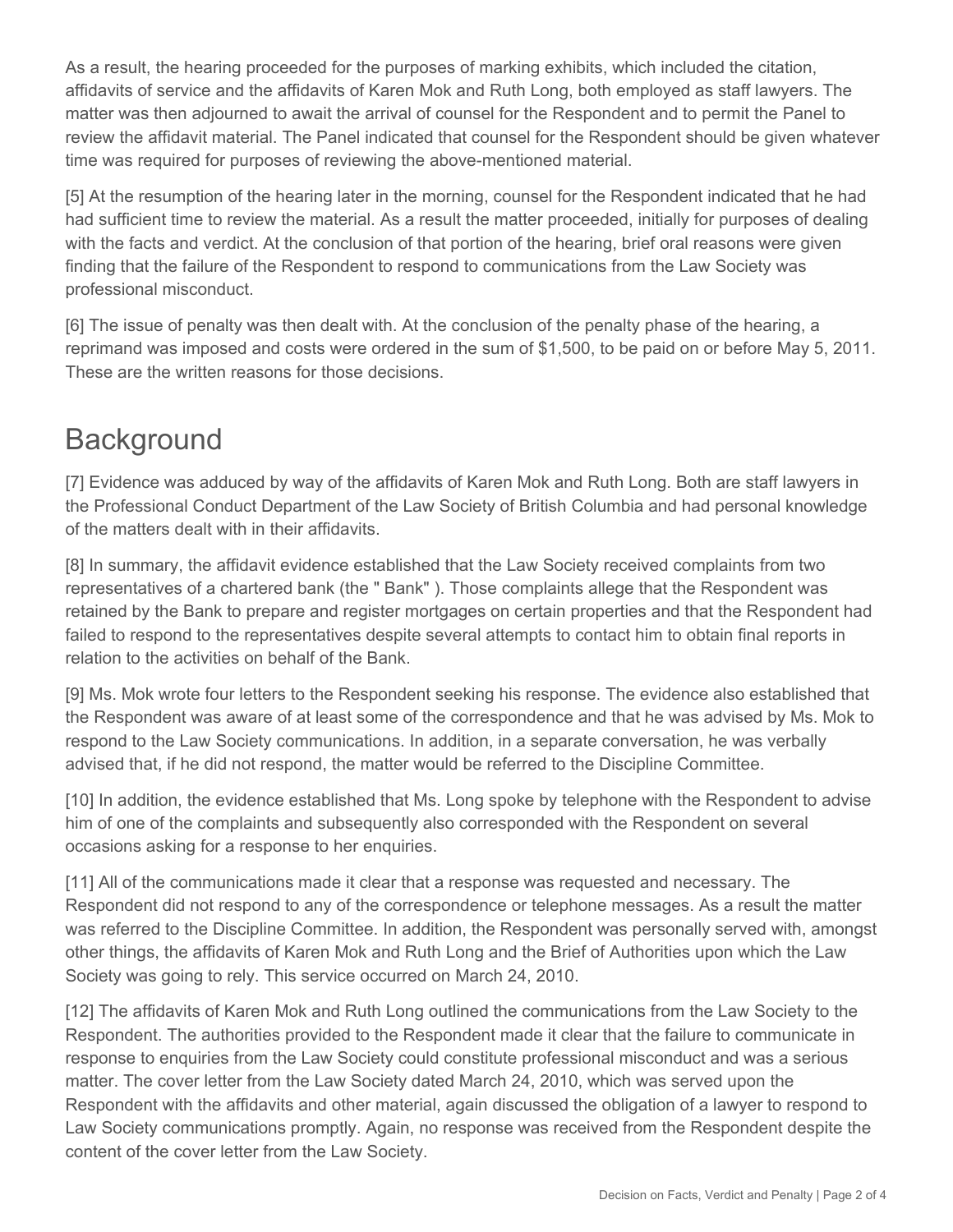# **Discussion**

[13] The test for professional misconduct is well-established and was discussed in *Law Society of BC* v. *Martin*, 2005 LSBC 16. At paragraph [171] *Martin* states:

The test that this Panel finds is appropriate is whether the facts as made out disclose a marked departure from that conduct the Law Society expects of its members; if so, it is professional misconduct.

[14] The *Professional Conduct Handbook* ,and in particular Chapter 13, Rule 3, places an obligation on a lawyer to reply promptly to any communication from the Law Society. In *Law Society of BC* v. *Dobbin,* [1999] LSBC 27 at paragraph 25, the Panel stated in part:

... it is the decision of the Benchers that unexplained persistent failure to respond to Law Society communications will always be *prima facie* evidence of professional misconduct which throws upon the respondent member a persuasive burden to excuse his or her conduct.

[15] This statement has been followed since in *Law Society of BC* v. *Cunningham*, 2007 LSBC 17 and *Law Society of BC* v. *Tak*, 2009 LSBC 25.

[16] The reason for this conclusion was expressed by the majority of the Benchers on Review in *Dobbin* when they stated:

20. ... If the Law Society cannot count on *prompt, candid, and complete replies* by members to its communications it will be unable to uphold and protect the public interest, which is the Law Society's paramount duty. The duty to reply to communications from the Law Society is at the heart of the Law Society's regulation of the practice of law and it is essential to the Law Society's mandate to uphold and protect the interests of its members. If members could ignore communications from the Law Society, the profession would not be governed but would be in a state of anarchy.

25. ... There is no doubt whatever that a persistent, intransigent failure to respond to Law Society communications brings the legal profession into disrepute. ...

### [emphasis added]

[17] The Panel in *Cunningham*, (supra), expressed it this way:

[22] It is hardly necessary for us to repeat what many panels before us have said, which is that the LSBC cannot satisfactorily discharge its function of over-seeing the conduct of its members unless the members respond as required to LSBC investigations. The same must be said about inquiries concerning member conduct initiated by the LSS. The LSBC must remain vigilant. If members of the public were to come to think that the LSBC pursues its investigations casually, by not requiring those under investigation to respond promptly and comprehensively, it might be thought that someone other than lawyers should govern the legal profession. If self-governance were lost, lawyer independence, of which self-governance is an essential element, would be lost as well, and that loss would be contrary to the public interest.

[18] A defence to a citation can be established if it can be proven with the appropriate evidence that a lawyer has suffered an illness that incapacitates the lawyer to the extent of making him/her unable to answer correspondence (see *Cunningham, supra*). No such evidence was tendered on behalf of the